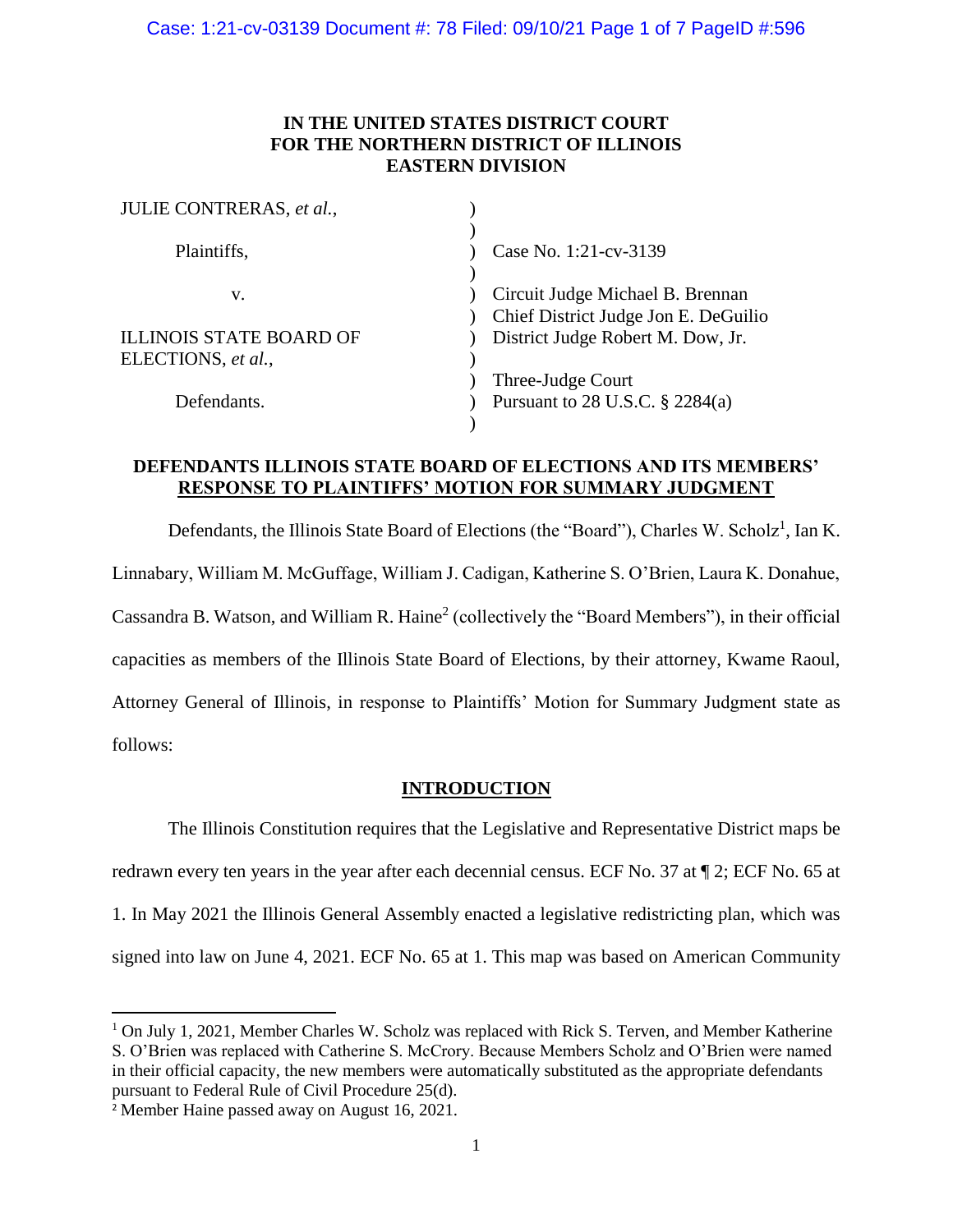#### Case: 1:21-cv-03139 Document #: 78 Filed: 09/10/21 Page 2 of 7 PageID #:597

Survey ("ACS") data instead of the decennial census data. *Id.* Plaintiffs allege that the redistricting plan signed into law on June 4, 2021 is malapportioned and violates their rights under the equal protection and due process clauses of the Fourteenth Amendment. *See generally* ECF Nos. 37 & 65.

After Plaintiffs filed their motion for summary judgment, the General Assembly reconvened and passed a new map based on the decennial census data. *See* ECF No. 72 at ¶ 1. The parties generally believe that the new map will be signed into law in the coming weeks. *Id.*

Plaintiffs have named the Illinois State Board of Elections and the individual Board Members in their official capacities as defendants based on their erroneous belief that the Board and Board Members must be enjoined from holding elections based on the current map. However, as the Board and Board Members explained in their pending motion to dismiss Plaintiffs' amended complaint and supporting memorandum (ECF Nos.  $40 \& 41$ ), Plaintiffs' claims against them are not viable. Plaintiffs' claims against the Board are barred by the Eleventh Amendment, and the Board itself is not a person subject to liability under 42 U.S.C. § 1983. Further, Plaintiffs lack Article III standing against the individual Board Members and have failed to state any viable claims against the individual Board Members. Finally, Plaintiffs are not entitled to any injunctive relief against the Board Members. Because Plaintiffs cannot state any viable claims against the Board or Board Members, they are not entitled to summary judgment and their motion should be denied.

#### **LEGAL STANDARD**

A party is entitled to summary judgment "where there are no issues of material fact and the moving party is entitled to judgment as a matter of law." *See* Fed. R. Civ. P. 56(a); *Boss v. Castro*, 816 F.3d 910, 916 (7th Cir. 2016). This standard places the initial burden on the moving party to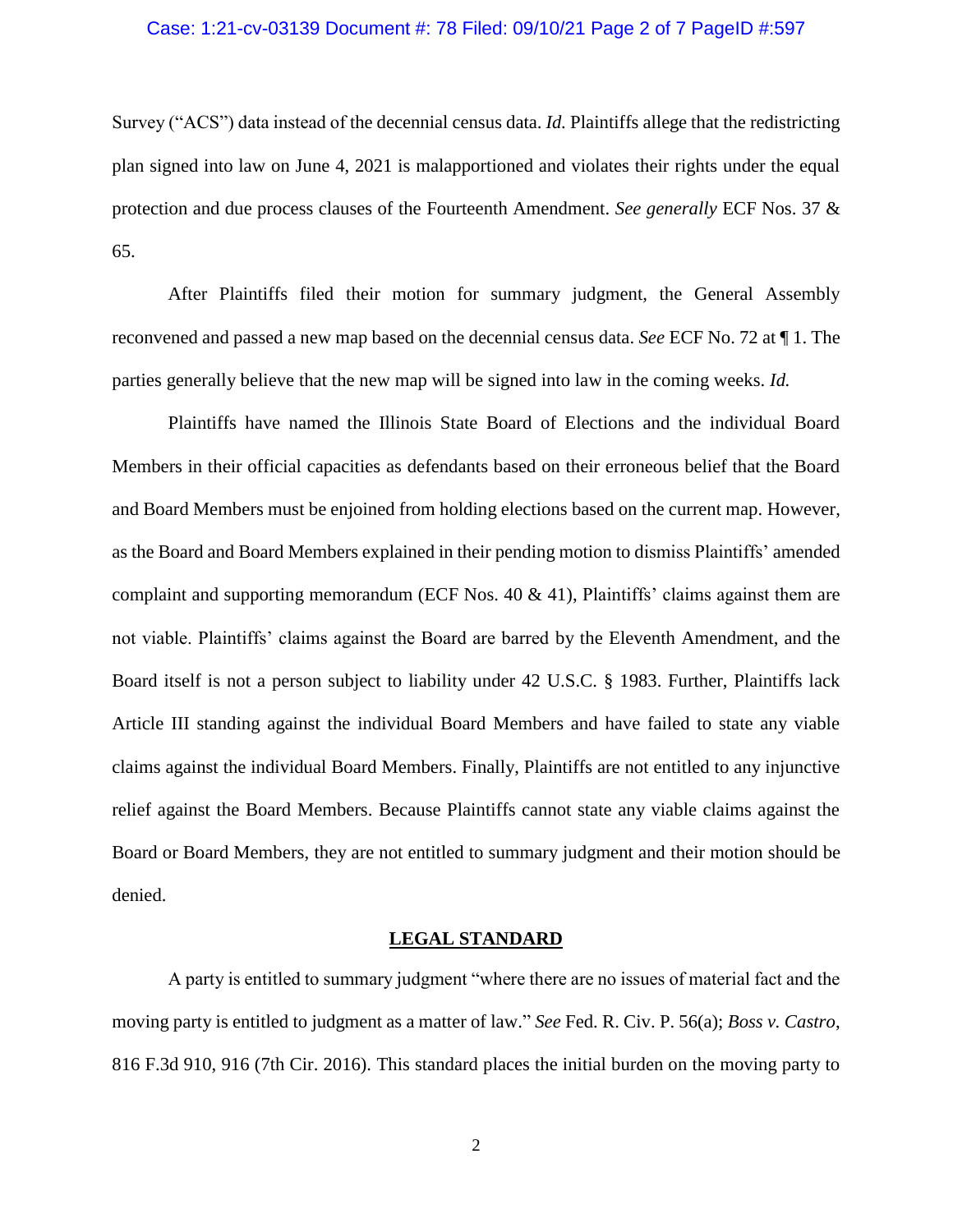#### Case: 1:21-cv-03139 Document #: 78 Filed: 09/10/21 Page 3 of 7 PageID #:598

identify those portions of the record that "it believes demonstrate the absence of a genuine issue of material fact." *Celotex Corp. v. Catrett*, 477 U.S. 317, 323 (1986) (internal quotations omitted).

Subject matter jurisdiction is an essential element of any case and a "[i]f a court determines at any time that it lacks subject-matter jurisdiction, the court must dismiss the action." Fed. R. Civ. P. 12(h)(3). As such, a plaintiff cannot be entitled to judgment as a matter of law if the court does not have subject matter jurisdiction over the case. *See id.*

#### **ARGUMENT**

Plaintiffs' Rule 56.1 statement of facts does not provide any additional information about the Board or Board Members beyond what was included in the Amended Complaint. *See* ECF Nos. 37 & 66. Further, Plaintiffs' memorandum in support of their motion for summary judgment only references the Board and Board Members in the context of enjoining them from conducting any elections based on the redistricting map that is now moot. *See* ECF No. 65 at 12. As the State Board and Board Members discussed in their motion to dismiss Plaintiffs' amended complaint, Plaintiffs have not stated viable claims against any of the Board Defendants. *See* ECF No. 41 at 3- 7. Because Plaintiffs have not added additional factual support to their underlying allegations, Plaintiffs are not entitled to summary judgment for the same reasons their Amended Complaint should be dismissed.

## **I. PLAINTIFFS' CLAIMS AGAINST THE BOARD ARE BARRED BY THE ELEVENTH AMENDMENT.**

The Eleventh Amendment prohibits suits against a state without the state's consent. *See Will v. Michigan Dep't of State Police*, 491 U.S. 58, 67 (1989). It is long-established that this protection is extended to state agencies such as the Board. *Pennhurst State School & Hosp. v. Halderman*, 465 U.S. 89, 100 (1984). "It is clear, of course, that in the absence of consent a suit in which the State or one of its agencies or departments is named as the defendant is proscribed by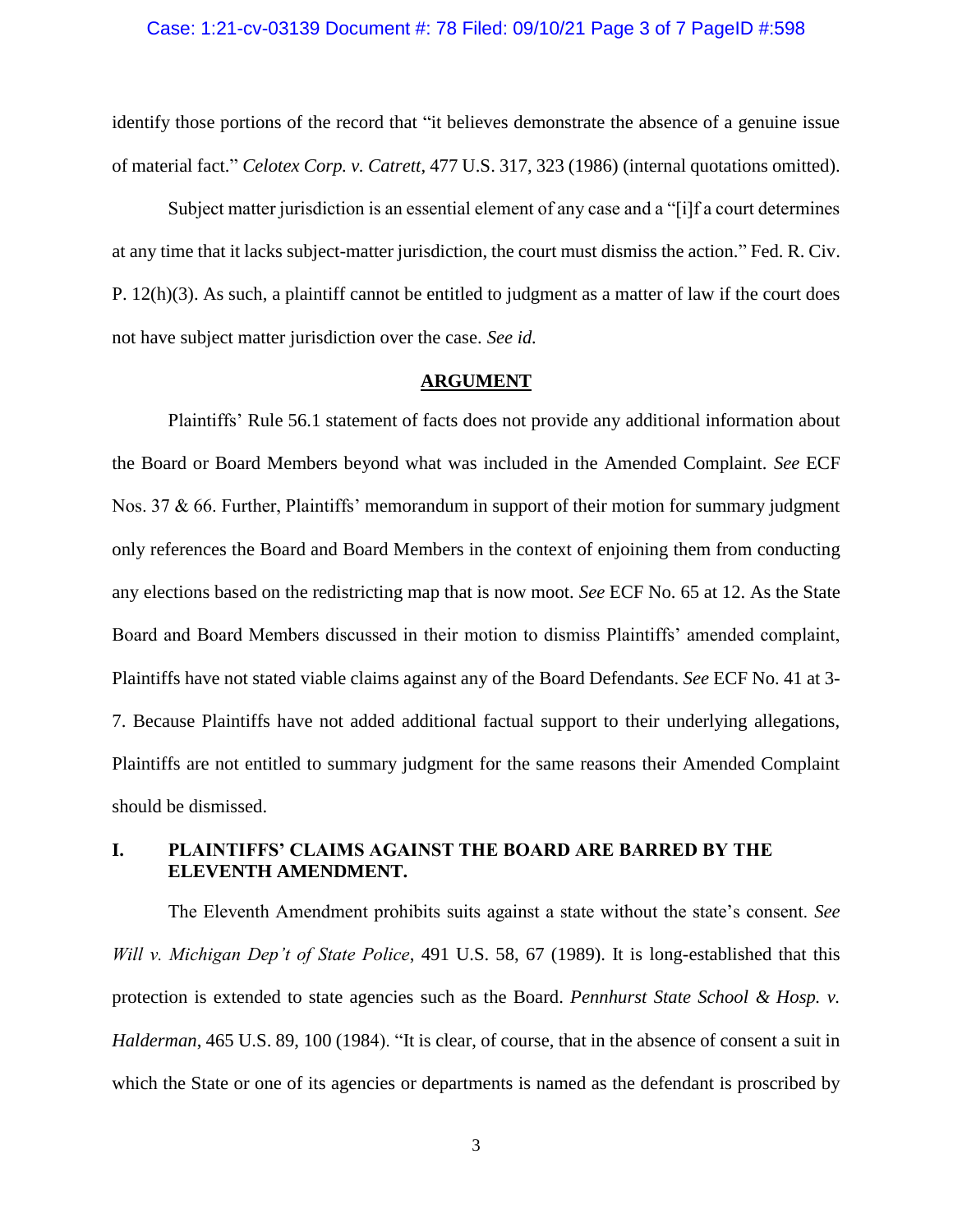#### Case: 1:21-cv-03139 Document #: 78 Filed: 09/10/21 Page 4 of 7 PageID #:599

the Eleventh Amendment." *Id.* at 100. Because no exceptions to Eleventh Amendment immunity apply here, Plaintiffs are not entitled to judgment against the Board as a matter of law.

## **II. PLAINTIFFS ARE NOT ENTITLED TO JUDGMENT AGAINST THE STATE BOARD OR BOARD MEMBERS.**

## **A. The State Board of Elections Is Not A "Person" That Is Subject To Suit Under 42 U.S.C. § 1983.**

Plaintiffs allege that the Board has violated the equal protection clause of the Fourteenth Amendment and seek relief under 42 U.S.C. § 1983. ECF No. 37 at Count I. As discussed, Plaintiffs' claims against the Board are barred by the Eleventh Amendment. However, even if their claims against the Board were not barred, Plaintiffs cannot bring a Section 1983 claim against the Board. A claim under Section 1983 can be brought only against a "person" who acts under color of state law and deprives another person of his or her rights. *See* 42 U.S.C. § 1983. But neither a state, nor its agencies as arms of the state, are "persons" subject to suit under Section 1983. *Will*, 491 U.S. at 71 (holding that a state is not a "person" under Section 1983). Because the Board is not a "person" under Section 1983, Count I of Plaintiffs' Complaint fails as to the Board and Plaintiffs are not entitled to summary judgment against the Board.

# **B. Plaintiffs Are Not Entitled To Summary Judgment Because They Lack Standing to Bring Their Claims Against the Board or the Board Members.**

Plaintiffs have not established that the Board or Board Members' actions have caused any alleged injury. "Article III restricts the judicial power to actual 'Cases' and 'Controversies,' a limitation understood to confine the federal judiciary to the traditional role of Anglo-American courts, which is to redress or prevent actual or imminently threatened injury." *Ezell v. City of Chicago*, 641 F.3d 684, 694–95 (7th Cir. 2011). Accordingly, a plaintiff lacks standing unless (1) "the plaintiff suffers an actual or impending injury;" (2) "the injury is caused by the defendant's acts;" and (3) "a judicial decision in the plaintiff's favor would redress the injury." *Id.* (internal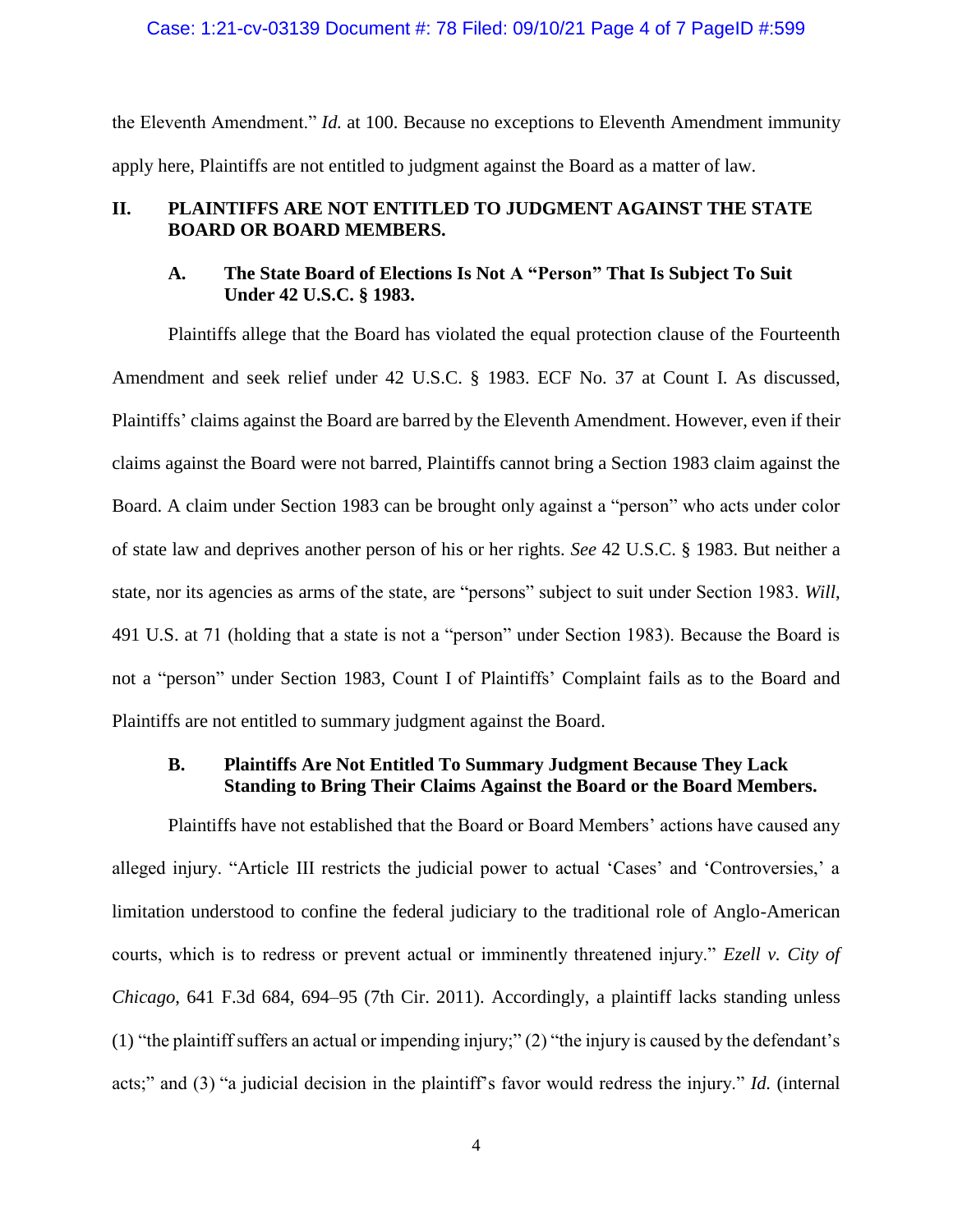## Case: 1:21-cv-03139 Document #: 78 Filed: 09/10/21 Page 5 of 7 PageID #:600

quotations omitted). This "triad of injury in fact, causation, and redressability constitutes the core of Article III's case-or-controversy requirement." *Steel Co. v. Citizens for a Better Env't*, 523 U.S. 83, 103–04 (1998) (footnote omitted). A plaintiff must establish each element of Article III standing. *Spokeo, Inc. v. Robins*, 136 S. Ct. 1540, 1547 (2016). Plaintiffs here have not satisfied the causation requirement because they have not established a causal connection between the alleged injury that is "fairly traceable to the challenged action of the defendant, and not the result of the independent action of some third party not before the court." *Lujan v. Defs. of Wildlife*, 504 U.S. 555, 650 (1992). Plaintiffs also have not established that the Board Members can offer any relief to redress their alleged injuries or that their claims are concrete and imminent and not speculative.

The only allegations or factual statements that relate to the Board or its Members simply identify the Board as the entity that oversees and regulates public elections in Illinois and name the individual Board Members. ECF No. 37 at ¶¶ 15-23; ECF No. 66 at ¶¶ 6-14. Plaintiffs do not allege or present facts that prove that the Board or its Members have taken any specific actions, let alone any actions that injured Plaintiffs. *See* ECF Nos, 37, 66, 67. Without establishing any connection between the Board or Board Members' actions and Plaintiffs' alleged injury, Plaintiffs have "fail[ed] to show a nexus between the alleged violations and their claimed injury." *Paher v. Cegavske*, Case No. 3:20-cv-00243, 2020 WL 2748301 (D. Nev. May 27, 2020). Other than merely identifying the Board and its Members and speculating about what they may do in the future, every factual assertion in Plaintiffs' motion for summary judgment refers to alleged conduct of other individuals. Because Plaintiffs have failed to sufficiently establish that any activity fairly traceable to the Board or Board Members caused any injury, "they fall short in their attempt to establish standing." *Hope, Inc. v. DuPage County, Ill.*, 738 F.2d 797, 807–808 (7th Cir. 1984).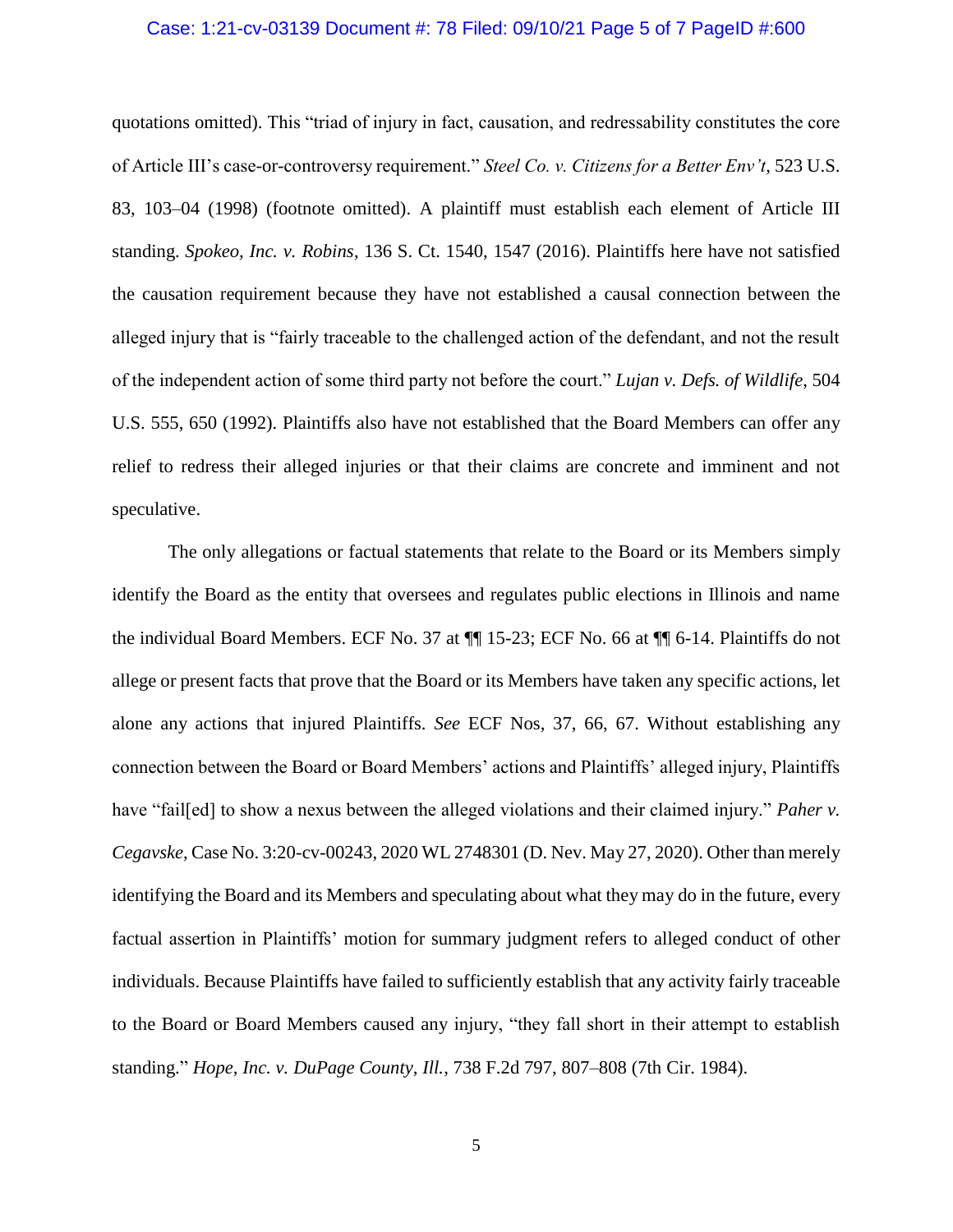#### Case: 1:21-cv-03139 Document #: 78 Filed: 09/10/21 Page 6 of 7 PageID #:601

Moreover, Plaintiffs cannot satisfy the Article III "case-or-controversy" requirement because they cannot receive any requested relief from the Board. The Board has no authority over redistricting. The Illinois Constitution gives the Illinois Supreme Court "exclusive jurisdiction over actions concerning redistricting the House and Senate." Ill. Const. art. IV, § 3. As such, Plaintiffs do not and cannot allege that an order in their favor against the Board or its Members would redress their alleged injuries. *Lujan*, 504 U.S. at 561. Further, declaratory judgment is also inappropriate because the Board Members do not have an adverse legal interest to any Plaintiffs. *See MedImmune, Inc. v. Grenetech, Inc.*, 549 U.S. 118, 127 (2007) (explaining that suits for declaratory judgment must satisfy the Article III case-or-controversy requirement).

Moreover, Plaintiffs seek injunctive relief against the Board Members preventing them from conducting an election based on the allegedly unconstitutional, and now likely moot, June 4, 2021 map. ECF No. 65 at 13. To be ripe, a claim must point to an alleged injury that is "actual and imminent, not 'conjectural' or 'hypothetical.'" *Lujan*, 504 U.S. at 560. However, Plaintiffs' allegations supporting their request for injunctive relief against the Board Members are speculative; they rely on the assumption that if this Court finds that a future redistricting is deemed unconstitutional, the Board Members will still conduct an election in approximately ten months based on a plan this Court deems unconstitutional. Thus, Plaintiffs' allegations are purely speculative and not ripe for review. *Abbott Laboratories v. Gardner*, 387 U.S. 136, 148 (1967) (ripeness requirement "prevent[s] the courts, through the avoidance of premature adjudication, from entangling themselves in abstract disagreements"). Plaintiffs have provided no reason to believe that the Board will violate any orders entered in this case, and this Court should presume that the Board Members will properly discharge their official duties. *See U.S. v. Lee*, 502 U.S. 691, 697 (7th Cir. 2007) (it is presumed that the official acts of public officers will be discharged